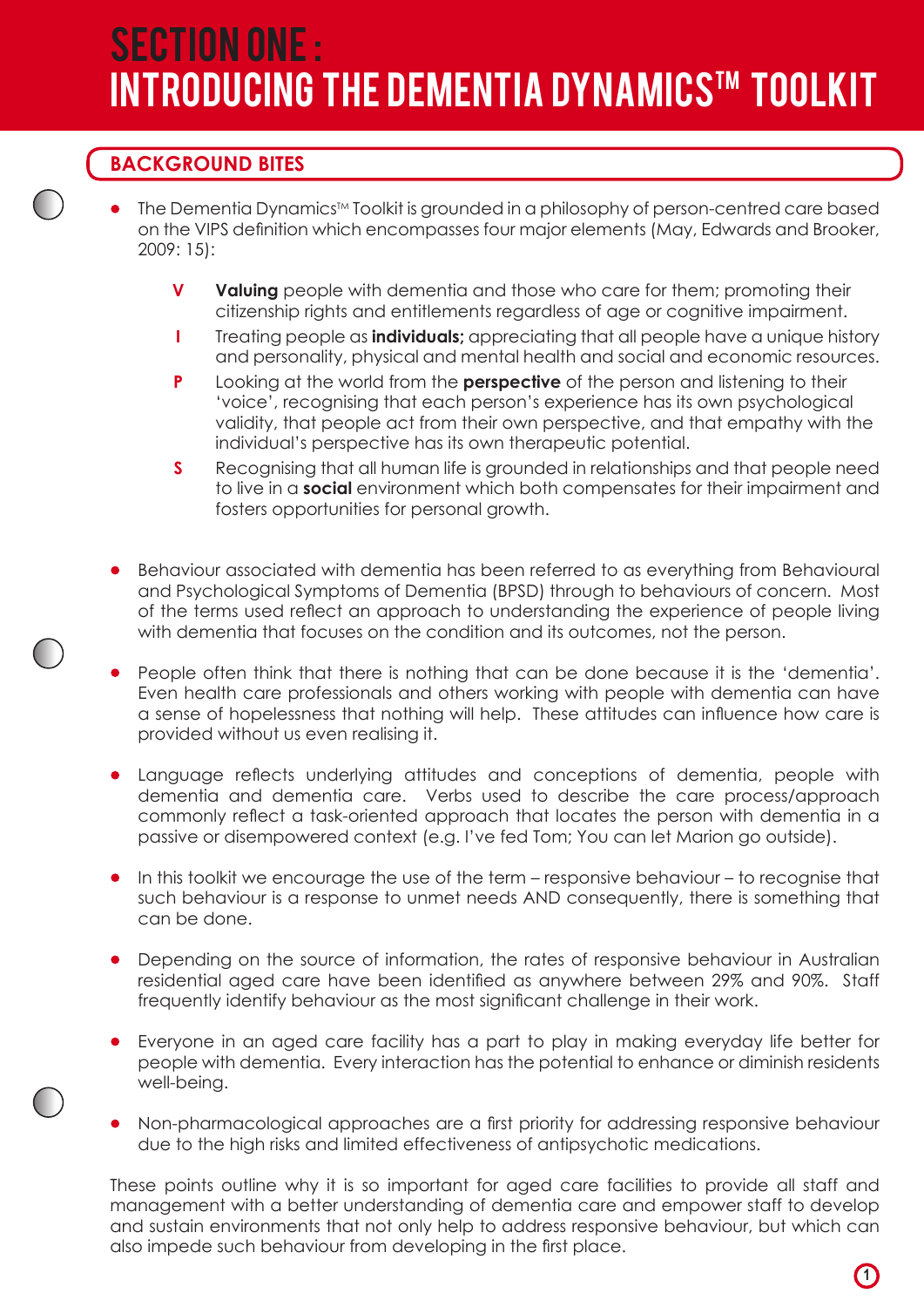# **DEVELOPING ENVIRONMENTS THAT SUPPORT PEOPLE WITH DEMENTIA**

There are four fundamental components necessary for RAC facilities to create a practice culture that will generate environments which support staff to be person-centred and foster well-being in residents with dementia.



The Dementia Dynamics<sup>TM</sup> Toolkit provides a range of resources that have been developed to assist Australian RAC facilities in working through these processes so they can develop a facilityspecific model of care for supporting sustainable evidence-based, quality dementia care.

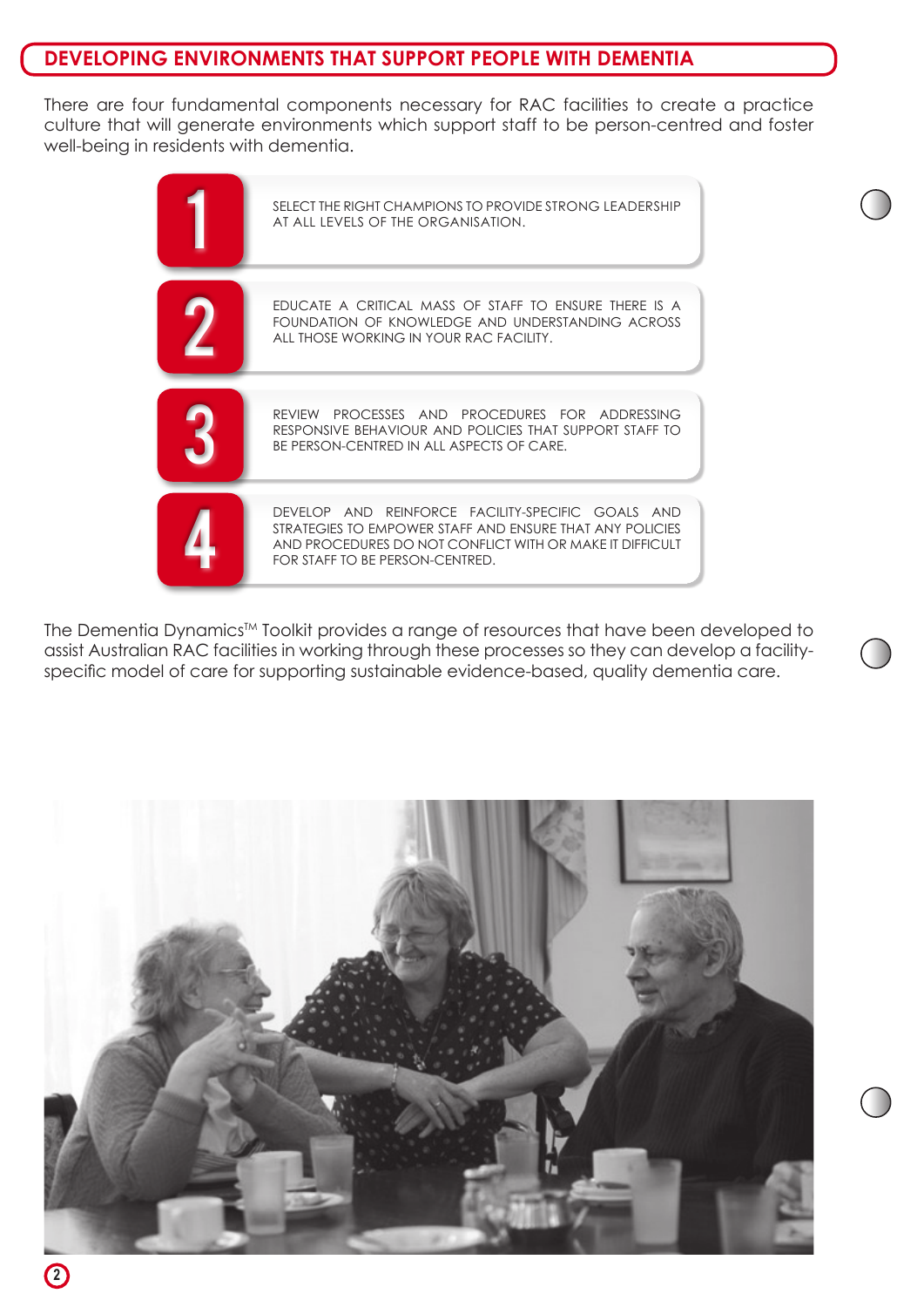# **WHAT IS THE DEMENTIA DYNAMICSTM TOOLKIT?**

The aim of the Dementia Dynamics<sup>TM</sup> Toolkit is to support you and your organisation to work smarter, and advance your continuous improvement in working with responsive behaviour, which in turn, enhances the care environment for your staff and residents. The Dementia Dynamics<sup>™</sup> Toolkit comprises four major components:

#### • An eLearning DVD that can be uploaded to a computer:

 The purpose of this disk is to provide an aged care facility with ways to provide basic dementia care education to a critical mass of staff, with a particular focus on addressing responsive behaviour.

#### • The 'Personalising Our Practice' DVD

 This is a form of 'micro-training' comprising very short messages that facilitate reflective practice and reinforce the principles of person-centred dementia care identified in the eLearning DVD;

#### The manual:

 A guide to using the various educational and practice related resources the toolkit provides to get maximum value. It is designed to be used by residential aged care managers, dementia champions and dementia care working groups in the facilities;

#### • A dedicated website – www.dementiadynamics.com.au

The Dementia Dynamics™ website is your first port of call for more information and support from our team. The 'public' page provides some basic information on dementia in Australia and information and registration for the series of workshops across the country. Anyone working for an Australian aged care facility can register and login to a members section to get additional existing and new resources, access to 'ask the experts' and up to date evidence-based practice information in 'bite-size' pieces.

There are a number of key tools that will be identified and provided in the various components of the kit:

- *The PANSiS* can be used as a clinical indicator of resident well-being.  $\blacktriangleright$  A simple tool that is easy to use and incorporate into practice.
- **Person-centred Policy Lens –** a tool to use or adapt to audit and review policies  $\blacktriangleright$  in your organisation to ensure they support staff in being person-centred in the delivery of dementia care.
- **DAPIR –** a tool to guide staff in identifying the needs expressed in responsive  $\blacktriangleright$  behaviour and strategies to address them.
- **The E.A.T. –** an environmental audit tool developed by Richard Fleming and Ian  $\blacktriangleright$  Forbes that allows leaders and staff to evaluate the physical environment against evidence-based principles of environments that support people with dementia**.**

**The Individualised Care Inventory (ICI) –** which enables organisations to gather  $\geq$  staff-based perceptions of care practices to guide the targeting of resources to areas of need.

Additional tools will be introduced through the Dementia Dynamics™ website as leaders and staff from Australian aged care facilities identify what other tools and resources would be helpful to them in addressing responsive behaviour and meeting the needs of people with dementia in their care.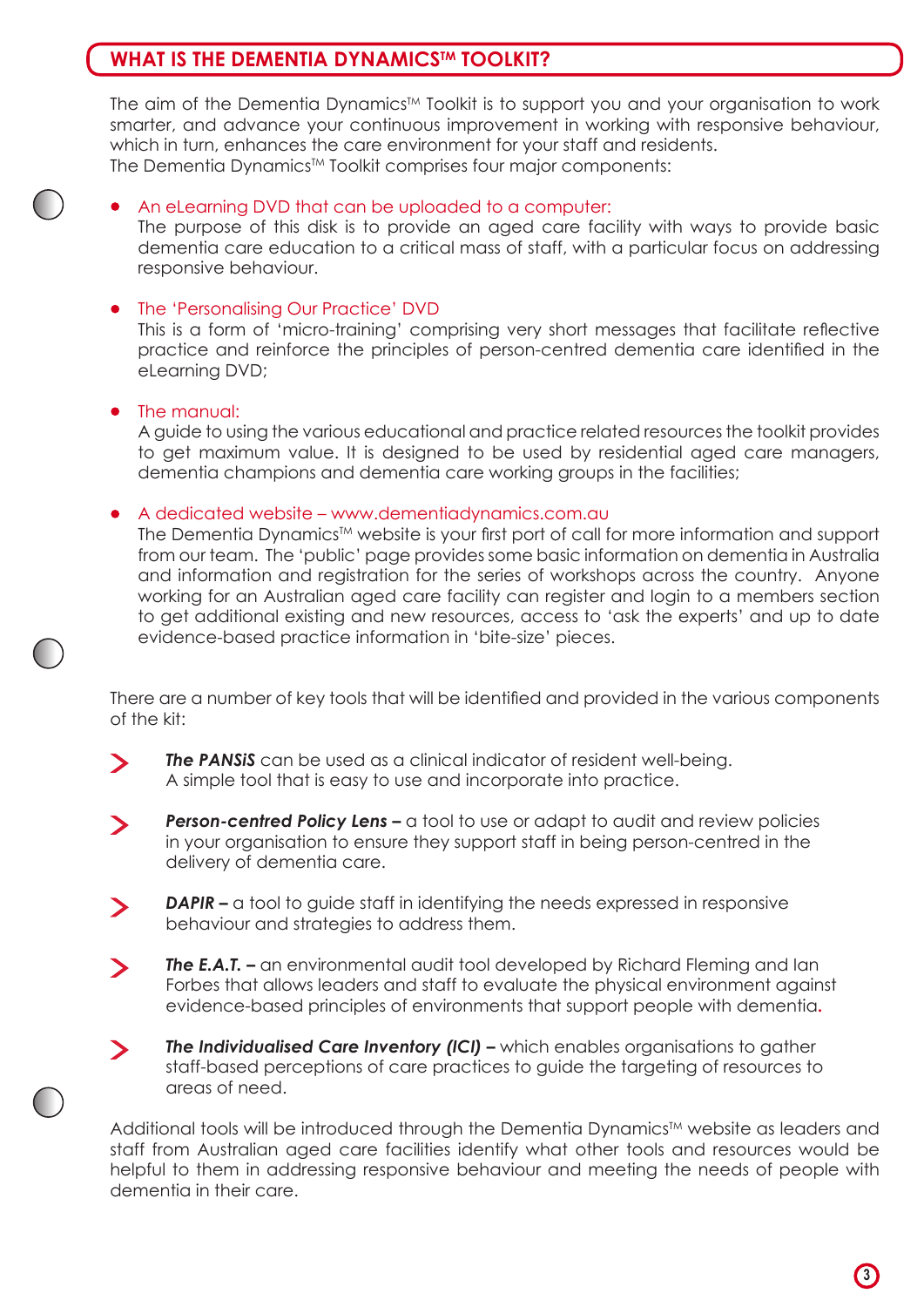### **HOW TO USE THE TOOLKIT**

Every organisation will be different in many ways; location, the makeup of resident population and staff, the physical buildings, and the features of care that are prioritised.

#### *You can utilise any of the components of the Dementia Dynamics™ Toolkit in ways that best suit your organisation.*

We do however, have some suggestions that may help you to maximise the value of the contribution the toolkit could make in your facility.

# **RECOMMENDATIONS FOR INITIAL USE OF THE TOOLKIT**

| <b>THINGS TO DO</b>                                                                                                                                                    | <b>WHY</b>                                                                                                                                                                                              | <b>RELEVANT TOOLKIT</b><br><b>COMPONENTS</b>                         |
|------------------------------------------------------------------------------------------------------------------------------------------------------------------------|---------------------------------------------------------------------------------------------------------------------------------------------------------------------------------------------------------|----------------------------------------------------------------------|
| Senior staff should thoroughly<br>review the toolkit, including<br>working through the<br>eLearning.                                                                   | Good understanding of toolkit and<br>education enables management to<br>make recommendations for use of<br>resources.<br>Better able to select appropriate<br>champions/potential leaders to facilitate | eLearning/POP DVDs<br>Manual<br>Workshop dates<br><b>DDT</b> Website |
|                                                                                                                                                                        | use of toolkit.                                                                                                                                                                                         |                                                                      |
| Identify key leaders and potential<br>champions to complete the<br>eLearning and use POP before<br>rolling out to the larger staff<br>group.                           | These are the people who will support<br>other staff to participate in education<br>AND, more importantly, support them<br>to use what they learn in everyday<br>practice.                              | Manual Section 3<br>eLearning/POP DVDs<br>Workshops                  |
| This group of people can form a<br>'dementia care working group'<br>or 'special interest group' to<br>support this and other quality<br>improvements in dementia care. |                                                                                                                                                                                                         |                                                                      |
| Educate a critical mass of<br>staff.                                                                                                                                   | Get everyone on the same page to<br>maximise the impact of education on<br>everyday practice.                                                                                                           | Manual Section 2<br>Manual Section 3<br>eLearning/POP DVDs           |
|                                                                                                                                                                        | This is the first step in developing the<br>learning culture so important to person-<br>centred care.                                                                                                   |                                                                      |
| Rollout Personalising Our<br>Practice to support use of<br>knowledge and reflective<br>practice.                                                                       | This provides reinforcement of learnings<br>and opportunities for staff to apply<br>learnings to their workplace/practice.                                                                              | POP DVD<br>Manual Section 2<br>Manual Section 6                      |
|                                                                                                                                                                        | It demonstrates commitment of<br>organisation/management to support<br>staff to improve practice.                                                                                                       |                                                                      |
|                                                                                                                                                                        | Another step in developing a learning<br>culture.                                                                                                                                                       |                                                                      |
| Do some simple assessments<br>to provide a snapshot of staff<br>and residents while education<br>is being rolled out.                                                  | This provides a baseline from which<br>you can monitor progress over time of<br>person-centred practices and resident<br>well-being.                                                                    | Manual Section 4<br><b>ELearning DVD</b>                             |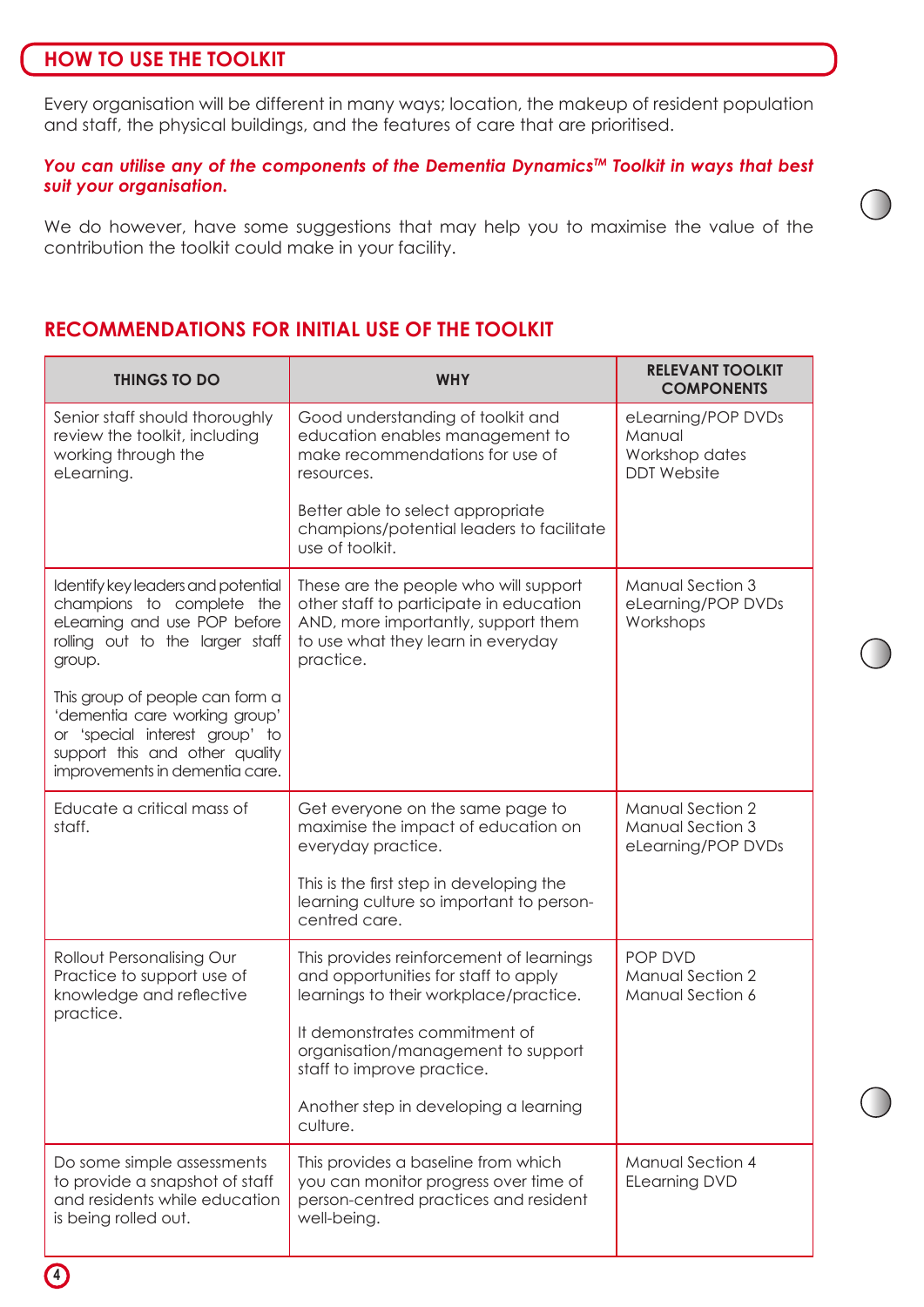|  | <b>THINGS TO DO</b>                                                                                                           | <b>WHY</b>                                                                                                                                                                            | <b>RELEVANT TOOLKIT</b><br><b>COMPONENTS</b>                                   |
|--|-------------------------------------------------------------------------------------------------------------------------------|---------------------------------------------------------------------------------------------------------------------------------------------------------------------------------------|--------------------------------------------------------------------------------|
|  | Encourage staff to register<br>on the Dementia Dynamics™<br>website to access other<br>information and resources.             | This will foster learning culture and<br>provide staff with options for reflective<br>practice and to contribute ideas as RAC<br>develops facility-specific model of care.            | <b>DDT</b> Website<br>Manual Section 3<br>Manual Section 5<br>Manual Section 6 |
|  |                                                                                                                               | Builds capacity to further develop ways<br>to address responsive behaviour.                                                                                                           |                                                                                |
|  | Dementia care working<br>group/champions can<br>implement a range of ways to<br>trial/use tools and learnings in<br>practice. | It provides structured opportunities for<br>staff to develop practice.                                                                                                                | Manual Section 5<br>Manual Section 6<br><b>DDT</b> Website                     |
|  |                                                                                                                               | Another step in developing a learning<br>culture - workplace learning is highly<br>valued by staff under the right conditions.                                                        |                                                                                |
|  |                                                                                                                               | Staff more likely to change everyday<br>practices if they can see benefits (i.e.<br>initial small wins).                                                                              |                                                                                |
|  | Demonstrate organisational/<br>management support for<br>person-centred dementia<br>care.                                     | Empower champions/leaders to facilitate<br>and embed practice changes in every<br>day work routines.                                                                                  | Manual Section 3<br>Manual Section 4<br>Manual Section 6<br><b>DDT</b> Website |
|  |                                                                                                                               | Facilitate a policy audit to ensure policies<br>empower and support staff to be person-<br>centred in the delivery of care.                                                           |                                                                                |
|  |                                                                                                                               | Plan and action the revision of non-<br>compliant policies.                                                                                                                           |                                                                                |
|  |                                                                                                                               | Acknowledgement of the importance<br>of the education by providing<br>encouragement for staff to complete<br>eLearning and supporting the use of POP<br>as part of facility routines. |                                                                                |
|  | Check the Dementia<br>Dynamics™ Website regularly.                                                                            | Any aged care staff in Australia are<br>eligible to access and use the website.                                                                                                       | <b>DDT</b> Website                                                             |
|  |                                                                                                                               | The information on the website will be<br>regularly updated. New evidence, tools<br>and resources will be available if you are a<br>registered member.                                |                                                                                |

 $\bigcirc$